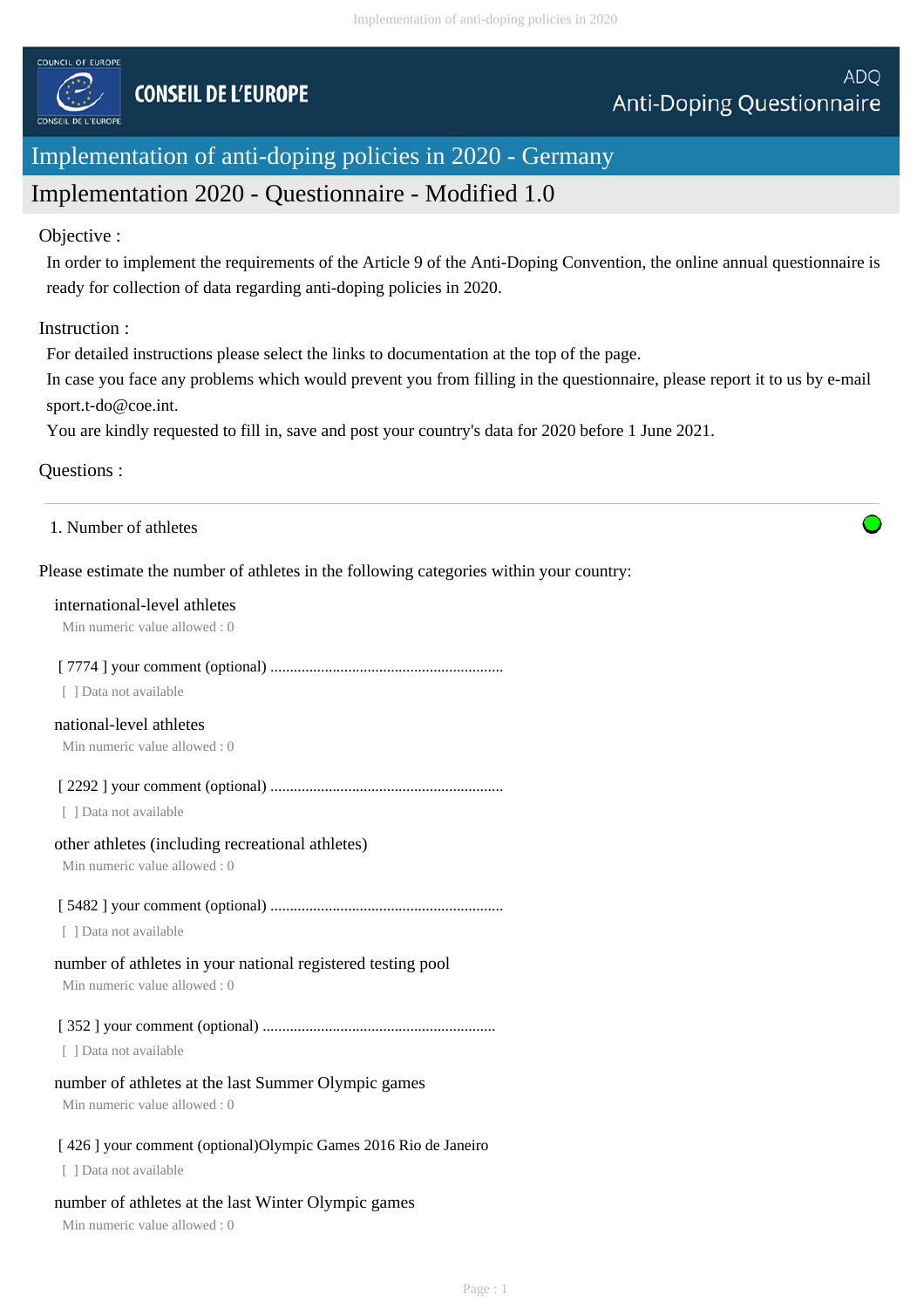# [ 174 ] your comment (optional)Olympic Games 2018 Pyeongchang [ ] Data not available number of athletes at the last Summer Paralympic games Min numeric value allowed : 0 [ 148 ] your comment (optional)Paralympic Games 2016 Rio de Janeiro [ ] Data not available number of athletes at the last Winter Paralympic games Min numeric value allowed : 0 [ 20 ] your comment (optional)Parallympic Games 2018 Pyeongchang [ ] Data not available What is the definition of "doping in sport" used in your country? [ X ] Council of Europe Anti-Doping Convention. Your comment (optional) ............................................................ [ X ] UNESCO International Convention against doping in sport. Your comment (optional) ............................................................ [ X ] World Anti-Doping Code. Your comment (optional) ............................................................ [ ] Other, please specify (e.g. national law) : ............................................................ Which list of banned pharmacological classes of doping agents and doping methods (i.e. Prohibited List) is implemented in your country? [ X ] Prohibited List, as adopted by the Executive Committee of WADA. Your comment (optional) ............................................................ [ X ] List of banned pharmacological classes of doping agents and doping methods, as adopted by the Monitoring Group (T-DO). Your comment (optional) ............................................................ [ X ] Prohibited List, as adopted by the Conference of Parties of the International Convention against Doping in Sport (UNESCO). Your comment (optional) ............................................................ [ ] Other, please specify : ............................................................ For the purposes of restricting availability of doping substances, are there other lists than those defined in the question 3? ( ) Yes, please specify: ............................................................ ( X ) No. Your comment (optional) ............................................................ Are there any anti-doping laws in your country? 2. Doping definition 3. Doping list 4. Additional doping lists 5. Anti-doping laws

[ X ] Anti-doping law (other than ratification of the Convention). Your comment (optional) ............................................................

- [ ] Other public law rules, please specify: ............................................................
- [ ] No. Your comment (optional) ............................................................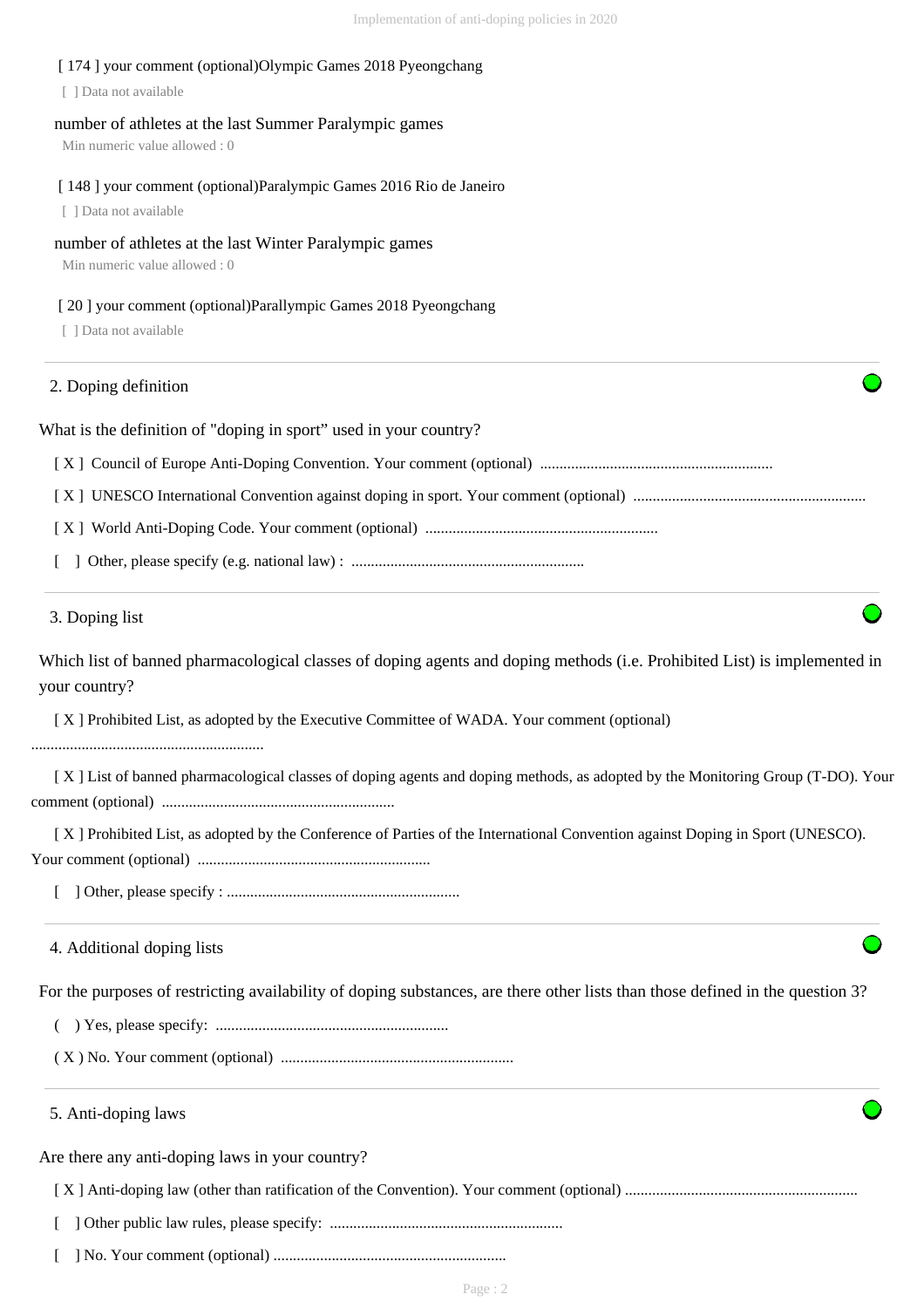#### Attachments

- German Anti Doping Law\_eng.version (2).pdf
- Anti-Doping Act : http://http://https://www.gesetze-im-internet.de/englisch\_antidopg/englisch\_antidopg.html

What is the legal status of your national anti-doping organisation? Please upload the statutes, if possible

( ) Public authority. Your comment (optional) ............................................................

( X ) Non-governmental organisation. Your comment (optional) ............................................................

- ( ) Private company. Your comment (optional) ............................................................
- ( ) National Olympic Committee acting as a NADO. Your comment (optional) ............................................................
- ( ) Other, please specify : ............................................................

## 7. NADO activities

Which of the activities below are conducted by your national anti-doping organisation? Please upload the organisational chart, if possible

|                                                | Yes. Your comment<br>(optional) | No, please specify which<br>organisation is in charge          |
|------------------------------------------------|---------------------------------|----------------------------------------------------------------|
| Co-ordination of action by public authorities  |                                 | (X) Federal Ministry of<br>interior, Building and<br>Community |
| Co-ordination of the fight against trafficking |                                 | $(X)$ Law Enforcement                                          |
| Testing (doping control)                       | (X)                             |                                                                |
| Results management                             | (X)                             |                                                                |
| Disciplinary procedures                        | (X)                             |                                                                |
| Education and/or information                   | (X)                             |                                                                |
| Research                                       | (X)                             |                                                                |

#### 8. Funding of anti-doping programme

# What was the annual budget of the NADO for the 2020 calendar year?

Min numeric value allowed : 0

#### [ 10000000 ] amountEURCurrency

[ ] Data not available

#### 9. Funding sources

How is the NADO funded? Please select all that apply and indicate an estimate in percentages:

- [ ] Government69%
- [ ] National Lottery programme ............................................................ %

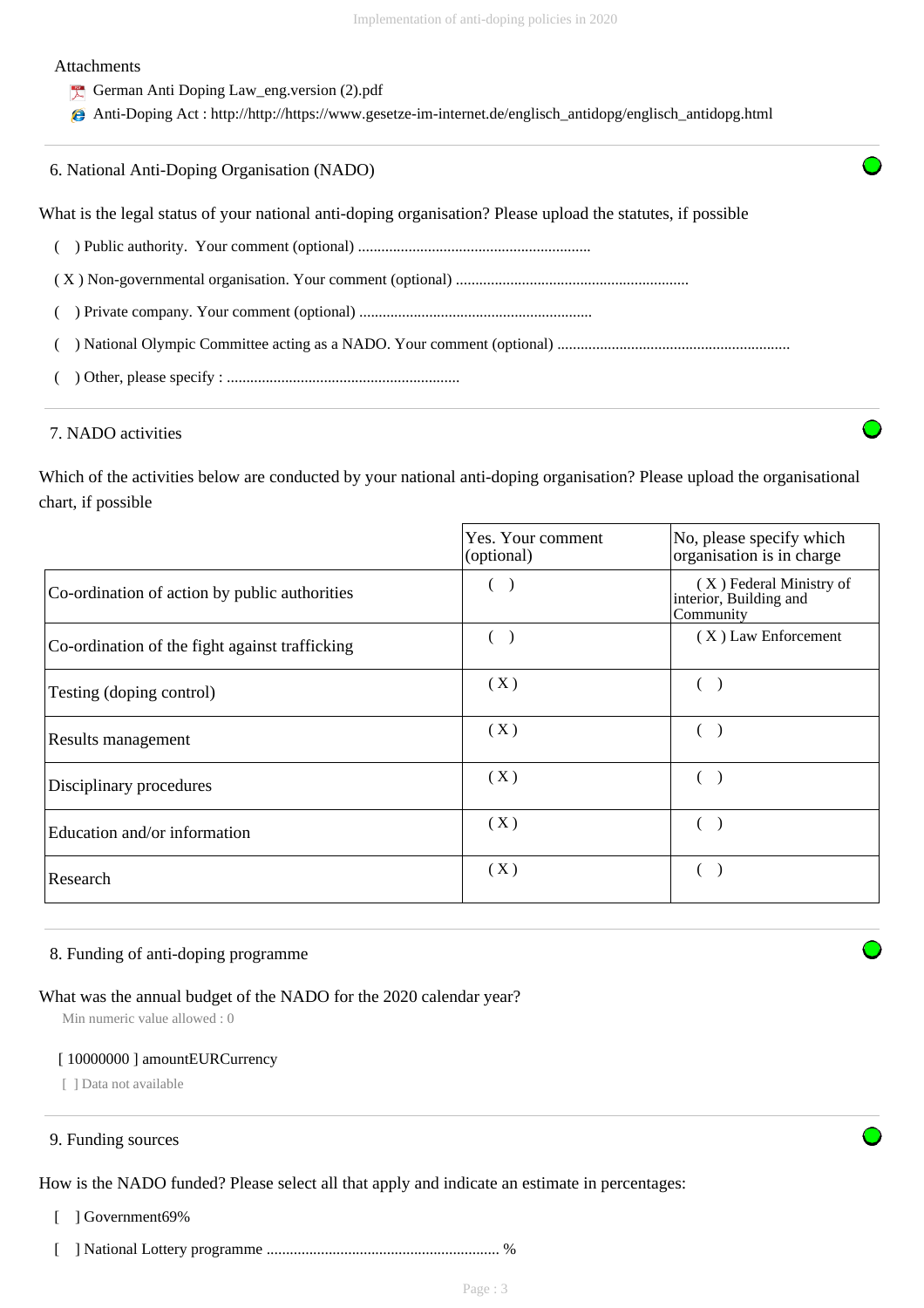- [ ] National Olympic Committee (NOC)6%
- [ ] Other sports organisation(s)11%
- [ ] Fee for service ............................................................ %
- [ ] Private ............................................................ %
- $\lceil$  1 Other 14%

| 10. Distribution of funding                                                                                                                               |
|-----------------------------------------------------------------------------------------------------------------------------------------------------------|
| What percentage of NADO's annual budget is put towards the following core programs?                                                                       |
| [28] Testing (including equipment, transportation, sample collection personnel fees)                                                                      |
| [24] Sample analysis                                                                                                                                      |
| [1] Investigations                                                                                                                                        |
| [5] Education                                                                                                                                             |
| [1] Research                                                                                                                                              |
| [6] Results Management/Legal                                                                                                                              |
| [1] Therapeutic Use Exemptions (TUEs)                                                                                                                     |
| [34] Other (e.g. remuneration, administration) Human Ressource, Administration, Communication<br>[ ] Data not available                                   |
| 11. Other funding for the anti-doping programme                                                                                                           |
| Are other institutions funding any parts of the national anti-doping programme (e.g. laboratories, research, WADA<br>contribution, Unesco Voluntary Fund) |
|                                                                                                                                                           |
| $(X)$ No                                                                                                                                                  |
| 12. Sport budget                                                                                                                                          |
| What amount has been allocated to sport from the State budget through the national ministry responsible for sport for the year<br>2020?                   |
| [X] Data not available                                                                                                                                    |
| 13. Limiting public funding to organisations                                                                                                              |
| Is public funding withheld from organisations that do not comply with anti-doping regulations and related legal instruments?                              |
|                                                                                                                                                           |
|                                                                                                                                                           |

( ) No financial implications; your comment (optional) ............................................................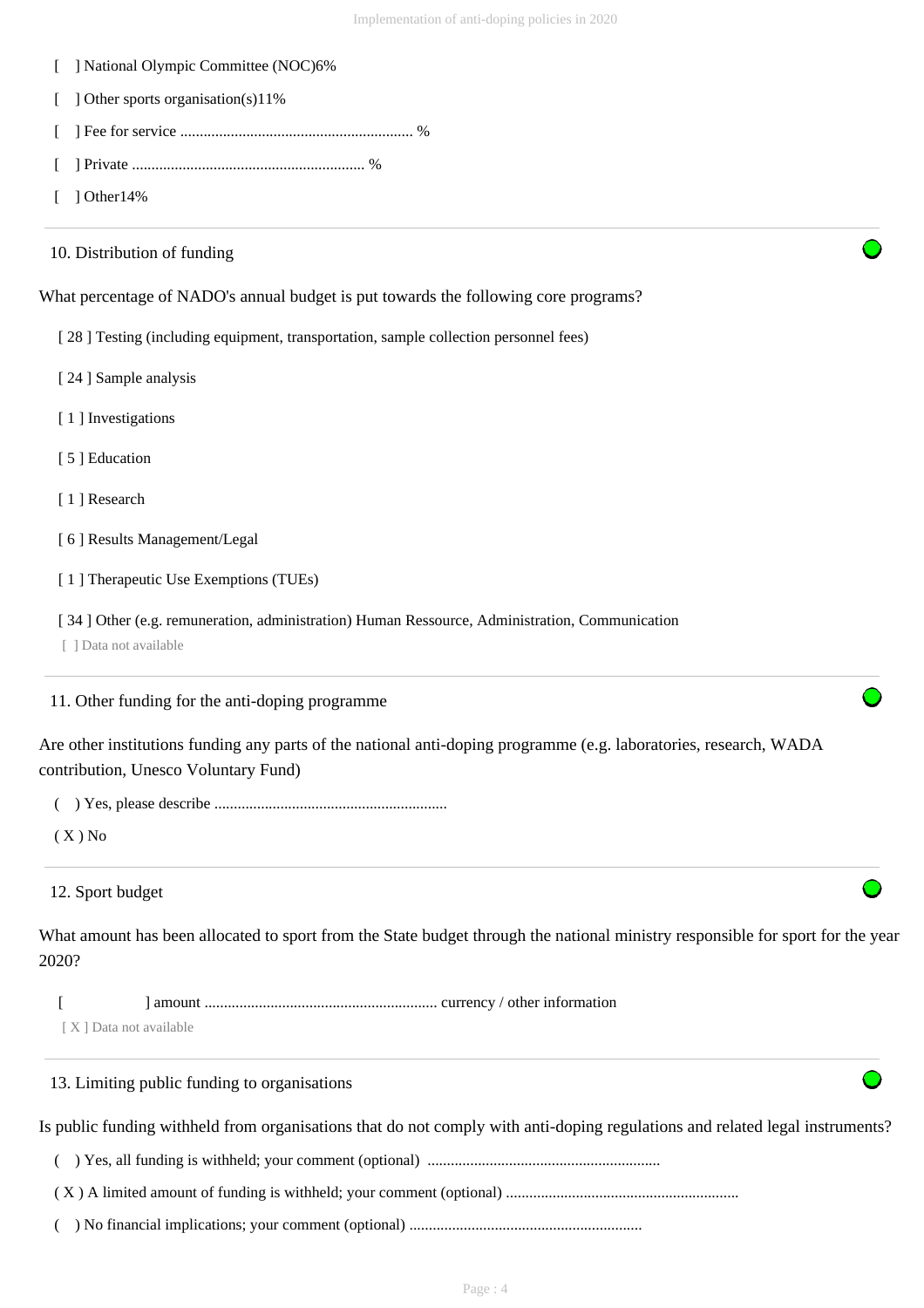| $\mu$ and $\mu$ and $\mu$ and $\mu$ and $\mu$ and $\mu$ and $\mu$ and $\mu$ and $\mu$ and $\mu$ and $\mu$ and $\mu$ and $\mu$ and $\mu$ and $\mu$ and $\mu$ and $\mu$ and $\mu$ and $\mu$ and $\mu$ and $\mu$ and $\mu$ and $\mu$ and $\mu$ and $\mu$ |
|-------------------------------------------------------------------------------------------------------------------------------------------------------------------------------------------------------------------------------------------------------|
|                                                                                                                                                                                                                                                       |
| 14. Limitation of public funding of persons                                                                                                                                                                                                           |
| Is sport-related financial assistance provided by public authorities withheld from banned athletes or athlete support personnel<br>during the period of their suspension?                                                                             |
|                                                                                                                                                                                                                                                       |
|                                                                                                                                                                                                                                                       |
|                                                                                                                                                                                                                                                       |
| ) Not applicable (no sport-related financial assistance is provided by public authorities to athletes or support personnel); your                                                                                                                     |
|                                                                                                                                                                                                                                                       |
| 15. Testing programme                                                                                                                                                                                                                                 |
| Does your country have a national testing programme?                                                                                                                                                                                                  |
| $(X)$ Yes                                                                                                                                                                                                                                             |
|                                                                                                                                                                                                                                                       |
| 16. Elements of the testing programme                                                                                                                                                                                                                 |
| What elements of the testing program are implemented by the NADO?                                                                                                                                                                                     |
| [X] Risk assessment and test distribution planning (TDP)                                                                                                                                                                                              |
| [X] Registered testing pool                                                                                                                                                                                                                           |
| [X] Random selection of athletes                                                                                                                                                                                                                      |
| [X] Targeted selection of athletes                                                                                                                                                                                                                    |
| [X] In-competition testing                                                                                                                                                                                                                            |
| [X] Out-of-competition testing                                                                                                                                                                                                                        |
| [X] No-advance notice testing                                                                                                                                                                                                                         |
| [X] Blood testing                                                                                                                                                                                                                                     |
| [X] Athlete biological passport (ABP) modules                                                                                                                                                                                                         |
| [X] Other elements, please specifyLongterm-Storage of 3000 Samples per year, individual Test-Distribution, Pre-Olympic Testing<br>Programms, additional Testpools ((NTP, ATP, TTP), League-Testing                                                    |
|                                                                                                                                                                                                                                                       |
| 17. Quality certificate                                                                                                                                                                                                                               |
| Is your NADO or part of its procedures certified according to a quality standard (such as ISO or any other quality assurance<br>system)?                                                                                                              |

( X ) Yes, please specify which standard, its scope and validityDIN EN ISO 9001:2015

- ( ) In progress, please specify ............................................................
- ( ) No. Your comment (optional) ............................................................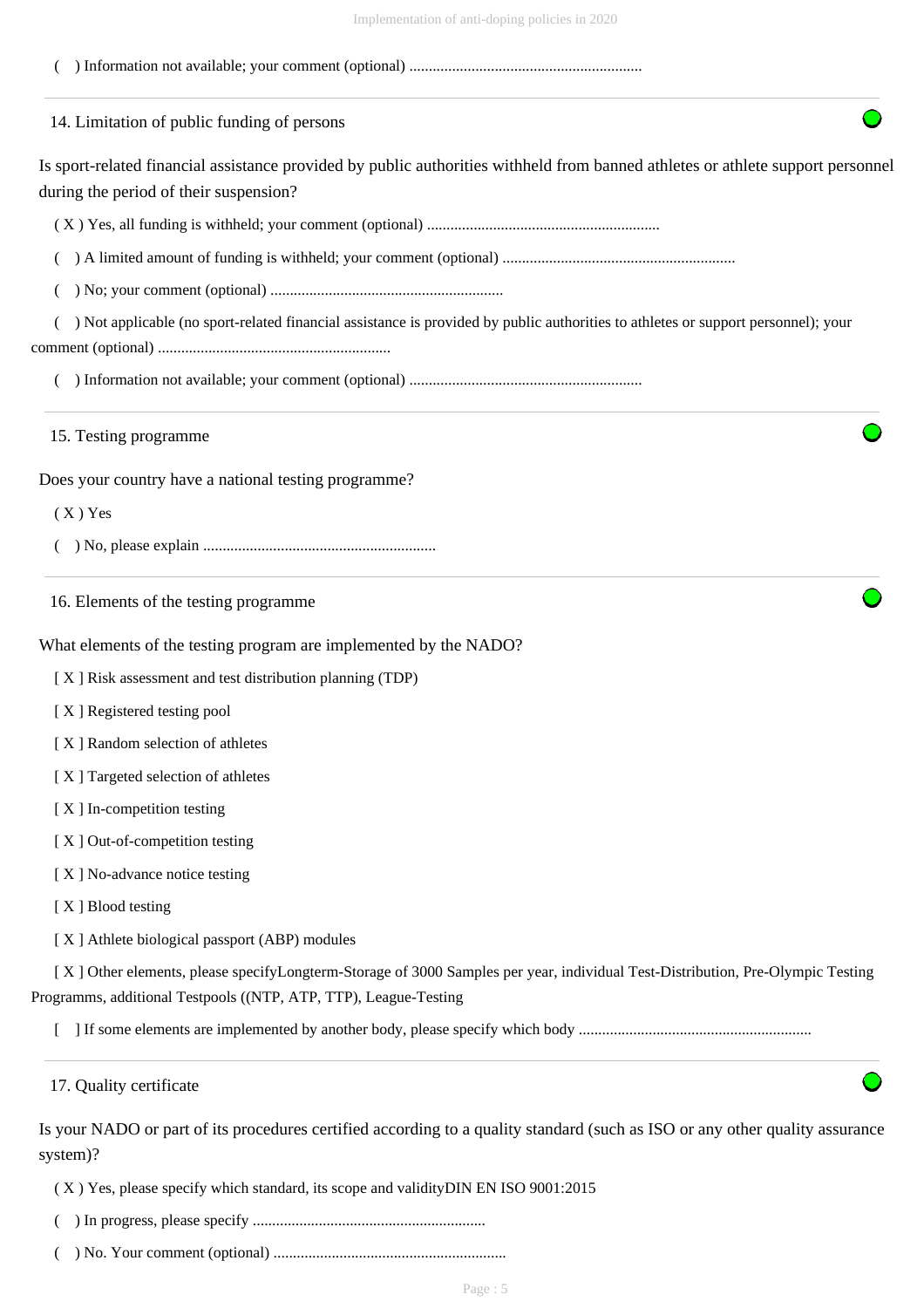#### 18. NADO staff, committee members and other anti-doping specialists

Please outline below how many NADO staff, committees' members and other anti-doping specialists are involved in the coordination and management of your anti-doping programs (except sample collection personnel)

Min numeric value allowed : 0

[ 8 ] staff full time

[ 3 ] staff part time

[ 0 ] committees' members (including, but not limited to, members of the disciplinary panels, NADO Board, TUE, education, whereabouts, scientific, athletes, appeals, ethics and/or other committees)

[1] other specialists, please describevolunteer

[ ] Data not available

19. Sample collection personnel

Do you have sample collection personnel (SCP) ?

( ) Yes, within the NADO

 ( X ) Yes, through a service provider (Delegated third party)The sample collection service is outsourced to Sample Collection Agencies: Professional Worldwide Controls (PWC, Gilching); Global Quality Sports (GQS, Stuttgart), International Doping Tests & Management (IDTM, Stockholm); Sports Medical Services (SMS, Cologne)

( ) No, please explain ............................................................

# 20. Number of DCOs and BCOs

How many doping control officers (DCOs), blood control officers (BCOs) and chaperones are in your sample collection personnel programme?

Min numeric value allowed : 0

[ 460 ] DCOs; your comment (optional) ............................................................

[ 180 ] BCOs; your comment (optional) ............................................................

[ 60 ] Chaperones; your comment (optional)Chaperons are organised by SCAs and the number varies continously

[ ] Data not available

#### 21. Laboratory

Is there a doping control laboratory in your country?

[ X ] Yes, accredited or approved by WADA in accordance with the International Standard for Laboratories

[ ] No, but a preparatory process is in progress to apply for accreditation or approval by WADA

 $\lceil$   $\rceil$  No

22. Use of WADA laboratories

Which WADA-accredited or approved laboratories are used for analysis of samples collected by your NADO as a Testing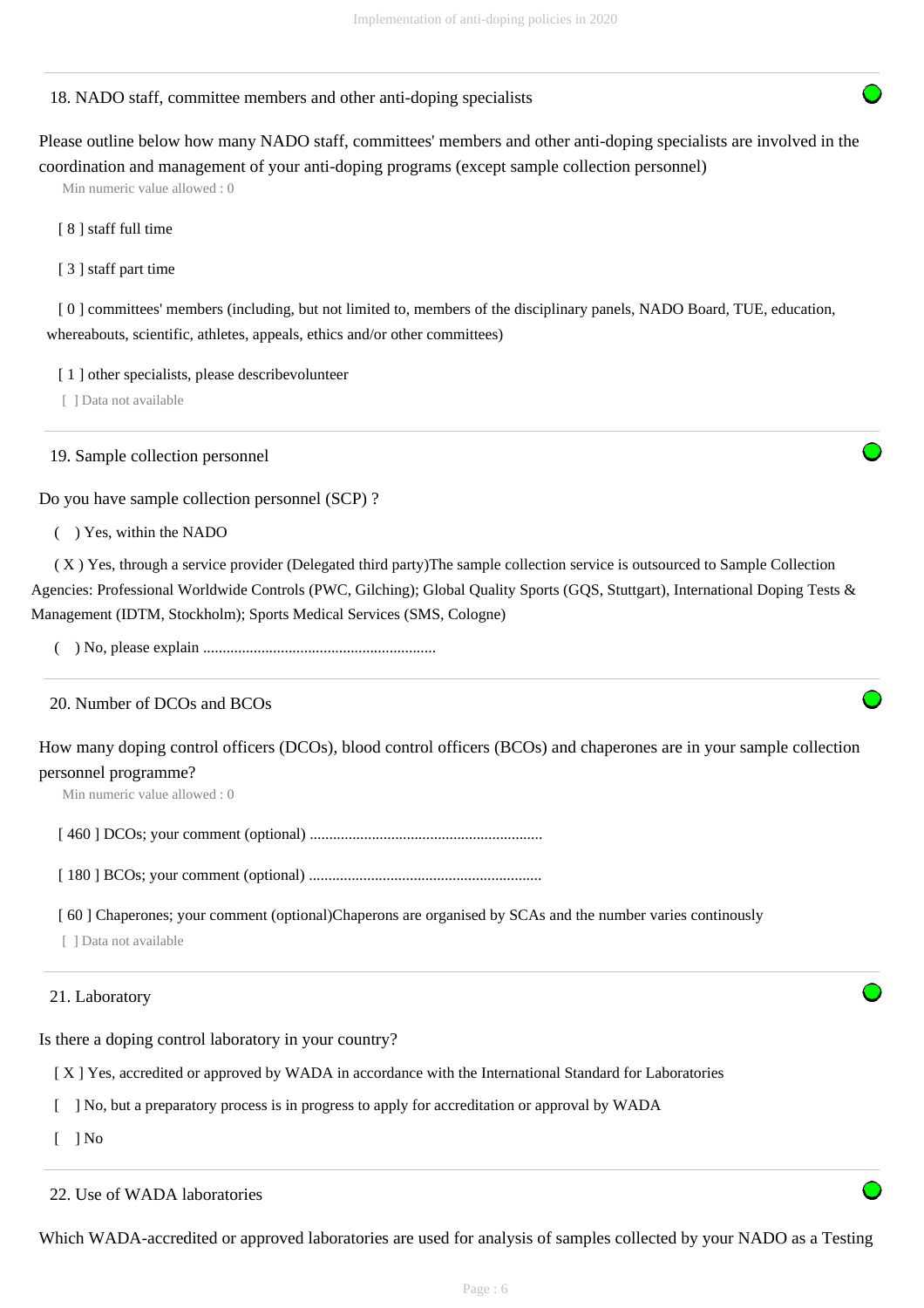$\overline{\mathbf{1}}$ 

authority within your national testing program in the year 2020? Please list all that applies, including the laboratory in your own country (if you use it) and indicate the percentage of samples analysed in each laboratory. Enter "0", if you don't use this laboratory

|                                   | % of NADO samples (estimate) |
|-----------------------------------|------------------------------|
| ANKARA, TURKEY                    | $\boldsymbol{0}$             |
| <b>ATHENS, GREECE</b>             | $\boldsymbol{0}$             |
| <b>BANGKOK, THAILAND</b>          | $\boldsymbol{0}$             |
| <b>BARCELONA, SPAIN</b>           | 0,3                          |
| <b>BEIJING, CHINA</b>             | $\boldsymbol{0}$             |
| <b>BLOEMFONTEIN, SOUTH AFRICA</b> | 0,3                          |
| <b>BUCHAREST, ROMANIA</b>         | $\boldsymbol{0}$             |
| COLOGNE, GERMANY                  | 49                           |
| DOHA, QATAR                       | $\boldsymbol{0}$             |
| GHENT, BELGIUM                    | $\boldsymbol{0}$             |
| HAVANA, CUBA                      | $\boldsymbol{0}$             |
| <b>HELSINKI, FINLAND</b>          | $\boldsymbol{0}$             |
| <b>KREISCHA, GERMANY</b>          | 49                           |
| LAUSANNE, SWITZERLAND             | 0,5                          |
| LONDON, UNITED KINGDOM            | $\boldsymbol{0}$             |
| LOS ANGELES, USA                  | $\boldsymbol{0}$             |
| MADRID, SPAIN                     | 0,2                          |
| MONTREAL, CANADA                  | 0,2                          |
| NEW DELHI, INDIA                  | $\boldsymbol{0}$             |
| <b>OSLO, NORWAY</b>               | $\boldsymbol{0}$             |
| PARIS, FRANCE                     | $\boldsymbol{0}$             |
| <b>RIO DE JANEIRO, BRAZIL</b>     | $\boldsymbol{0}$             |
| ROMA, ITALY                       | $\boldsymbol{0}$             |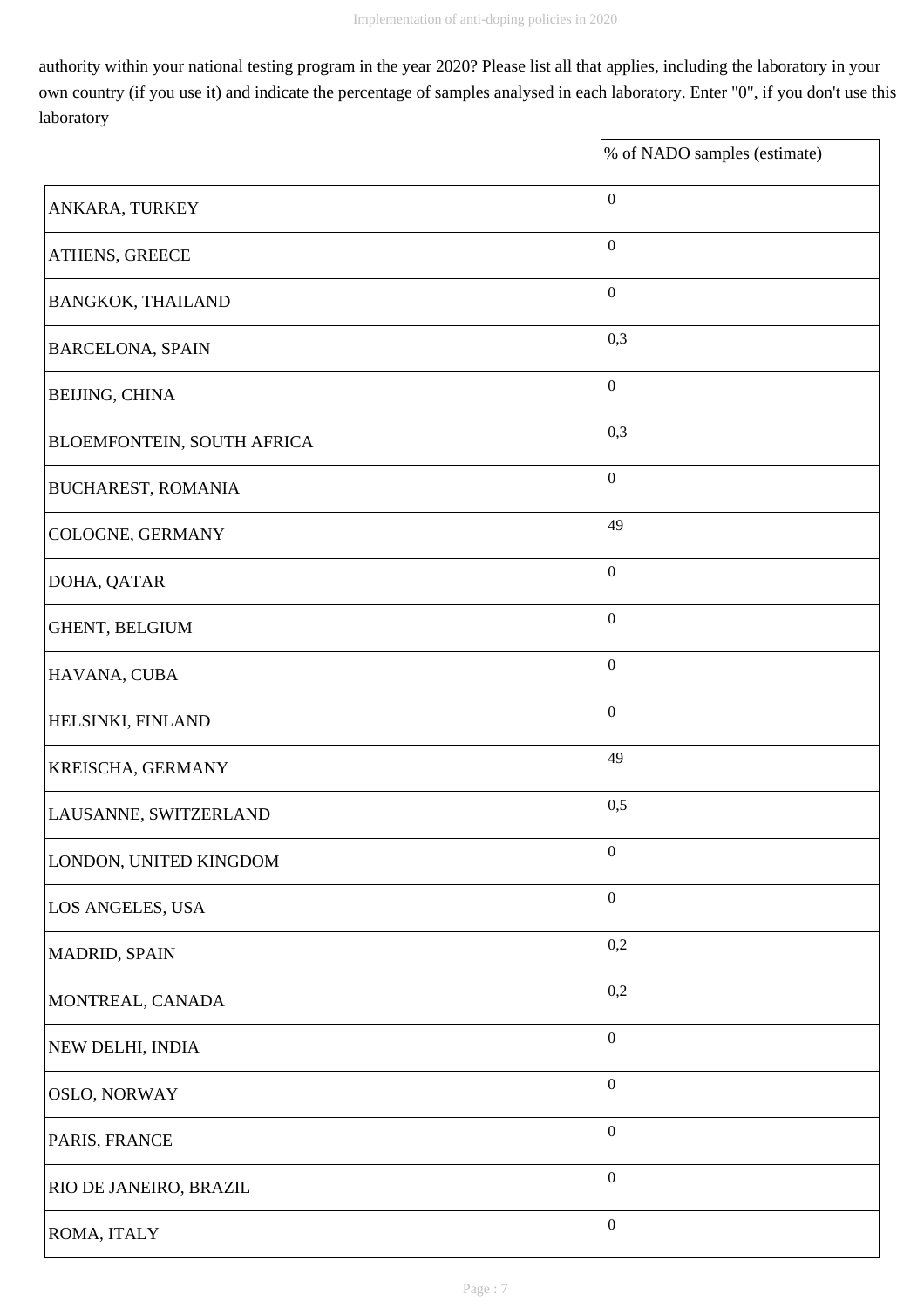| SALT LAKE CITY, USA      | 0,3      |
|--------------------------|----------|
| SEIBERSDORF, AUSTRIA     | 0,2      |
| SEOUL, SOUTH KOREA       | $\Omega$ |
| <b>STOCKHOLM, SWEDEN</b> | $\Omega$ |
| SYDNEY, AUSTRALIA        | $\theta$ |
| TOKYO, JAPAN             | $\Omega$ |
| WARSAW, POLAND           | $\Omega$ |

[ ] Data not available

# 23. Testing statistics

How many samples were collected under your national testing program in the year 2020?

|                                                             | Urine | Blood (including ABP) |
|-------------------------------------------------------------|-------|-----------------------|
| In-competition samples<br>Min numeric value allowed: 0      | 2658  | 172                   |
| Out-of-competition samples<br>Min numeric value allowed : 0 | 6907  | 2233                  |

[ ] Data not available

#### 24. Testing abroad

Did you test athletes under your authority who reside or train abroad (directly or by subcontracting other ADOs or antidoping service providers)?

( X ) Yes; your comment (optional) ............................................................

( ) Not in 2020, but we have authorisation to do so; your comment (optional) ............................................................

( ) No, we do not have authorisation to do so; your comment (optional) ............................................................

#### 25. Disciplinary system

Please describe the disciplinary process for the anti-doping rule violations and application of the T-DO Recommendation on ensuring the independence of hearing panels (bodies) and promoting fair trial in anti-doping cases [T-DO/Rec(2017)01] http://rm.coe.int/recommendation-on-ensuring-the-independence-of-hearing-panels-bodies-a/1680735159

| Has your State established<br>centralised panel/body in<br>charge of all hearing<br>proceedings in anti-doping<br>matters (hearing panel)? | X |  |
|--------------------------------------------------------------------------------------------------------------------------------------------|---|--|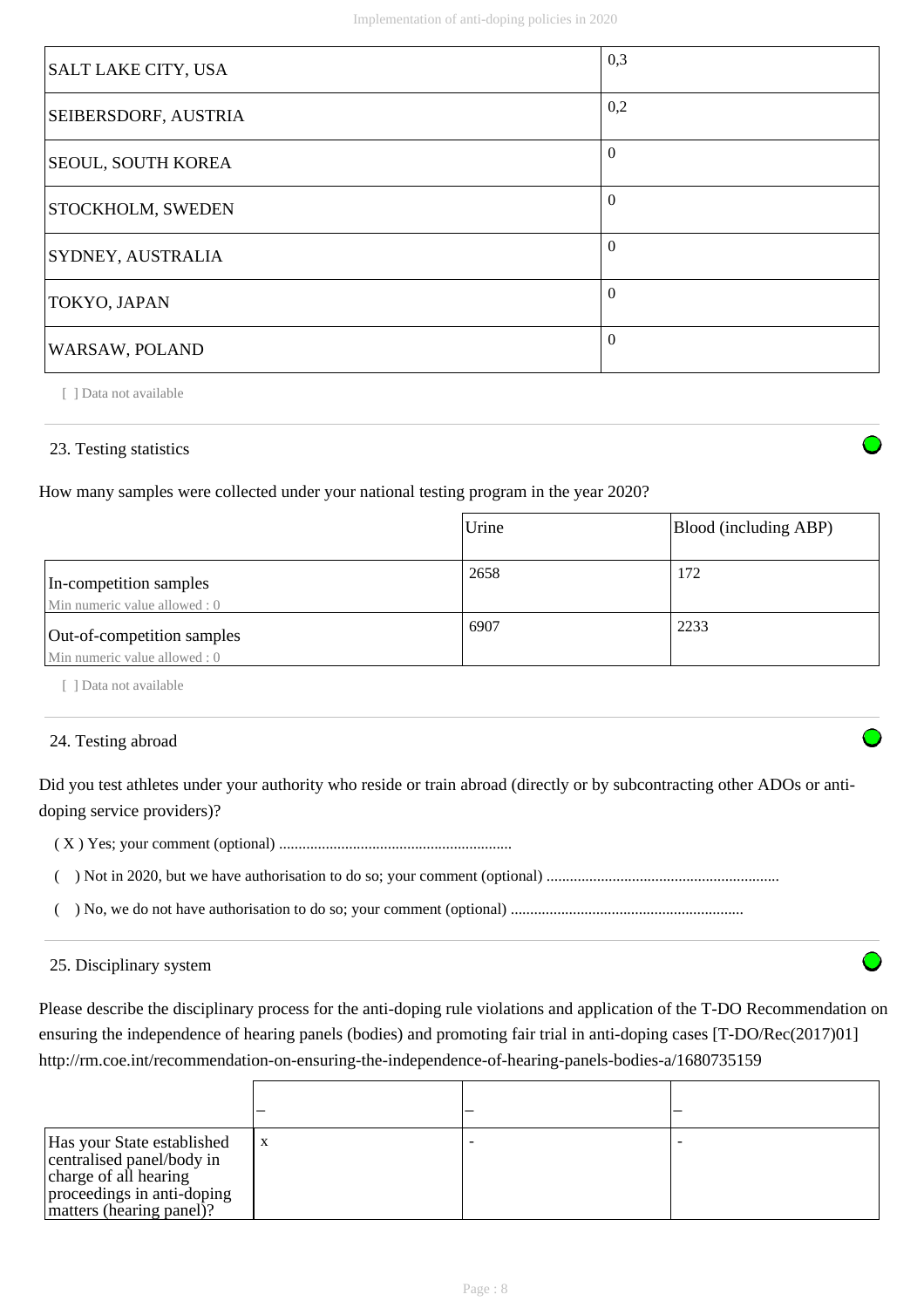| Is the hearing panel<br>independent, and<br>operationally independent<br>from sport movement (i.a.<br>national federations,<br>National Olympic<br>Committee, National<br>Paralympic Committee)? | X            |   |
|--------------------------------------------------------------------------------------------------------------------------------------------------------------------------------------------------|--------------|---|
| Is the hearing panel<br>operationally independent<br>from the government?                                                                                                                        | $\mathbf{x}$ |   |
| Is the hearing panel<br>operationally independent<br>from the NADO?                                                                                                                              | $\mathbf{x}$ |   |
| Are you aware of T-<br>DO/Rec(2017)01?                                                                                                                                                           | X            |   |
| Is the composition of the<br>hearing panel in line with the<br>requirements outlined in T-<br>DO/Rec(2017)01?                                                                                    | $\mathbf{x}$ |   |
| Are the rights of access to<br>justice ensured in accordance<br>with $T\text{-DO/Rec}(2017)01?$                                                                                                  | $\mathbf{x}$ |   |
| Other comments                                                                                                                                                                                   |              | X |

[ ] Data not available

# 26. Appeals system

Please describe the process for handling anti-roping rule violations appeals

Describe, upload documents or add the link to the relevant content German Court of Arbitration for Sports

#### [ ] Data not available

Attachments

DIS : http://https://www.dis-sportschiedsgericht.de/en/

# 27. Anti-doping rule violations (ADRV)

How many anti-doping rule violations cases were initiated in 2020 and how many of these initiated cases resulted in the imposition of a sanction?

|                                                                                                                             | Initiated cases | Cases that resulted in a Cases that resulted in<br>sanction | no sanction |
|-----------------------------------------------------------------------------------------------------------------------------|-----------------|-------------------------------------------------------------|-------------|
| Presence of a prohibited substance or its<br>metabolities or markers in an athlete's sample<br>Min numeric value allowed: 0 | 18              | 4                                                           | 14          |
| Use or attempted use by an athlete of a<br>prohibited substance or a prohibited method<br>Min numeric value allowed: 0      | 10              |                                                             | 10          |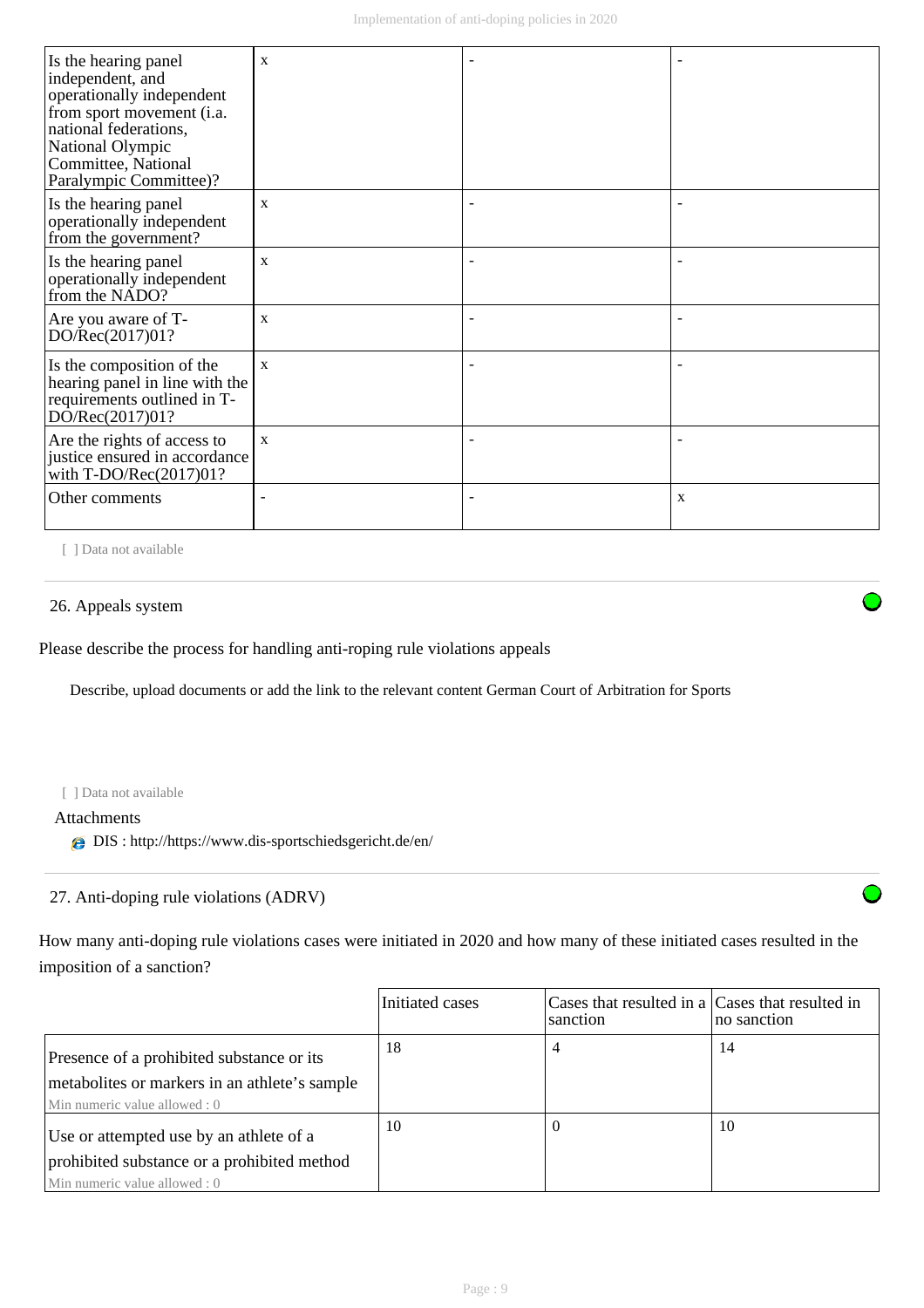| Evading, refusing or failing to submit to                   | $\overline{2}$ |              | $\theta$       |
|-------------------------------------------------------------|----------------|--------------|----------------|
| sample collection                                           |                |              |                |
| Min numeric value allowed: 0                                |                |              |                |
| <b>Whereabouts failures</b><br>Min numeric value allowed: 0 | 1              | $\mathbf{0}$ | $\overline{0}$ |
| Tampering or attempted tampering with any                   | $\Omega$       | $\Omega$     | $\Omega$       |
| part of doping control                                      |                |              |                |
| Min numeric value allowed: 0                                |                |              |                |
| Possession of prohibited substances and                     | 1              | $\Omega$     | $\Omega$       |
| prohibited methods                                          |                |              |                |
| Min numeric value allowed: 0                                |                |              |                |
| Trafficking or attempted trafficking in any                 | 1              | $\Omega$     | $\Omega$       |
| prohibited substance or prohibited method                   |                |              |                |
| Min numeric value allowed: 0                                |                |              |                |
| Administration or attempted administration to               | $\Omega$       | $\mathbf{0}$ | $\theta$       |
| any athlete of any prohibited method or                     |                |              |                |
| prohibited substance                                        |                |              |                |
| Min numeric value allowed: 0                                |                |              |                |
| Complicity                                                  | $\Omega$       | $\Omega$     | $\Omega$       |
| Min numeric value allowed: 0                                |                |              |                |
| Prohibited association                                      | $\overline{0}$ | $\mathbf{0}$ | $\theta$       |
| Min numeric value allowed: 0                                |                |              |                |

[ ] Data not available

# 28. Whereabouts failures

# How many of the following whereabouts failures have you registered in 2020?

# [ ] One missed test or filing failure

# [ ] Any combination of two missed tests and/or filing failures

[ X ] Data not available

# 29. Co-operation with law enforcement agencies

What measures have been taken to ensure co-operation between NADO and law enforcement agencies in limiting illegal availability of doping substances?

[ X ] Law, please specify para 8, Anti-Doping Act

- [ ] Agreement, please specify ............................................................
- [ ] Ad hoc activities, please specify ............................................................
- [ ] Other, please specify ............................................................
- [ ] None; your comment (optional) ............................................................

# Attachments

German Anti Doping Law\_eng.version (2).pdf



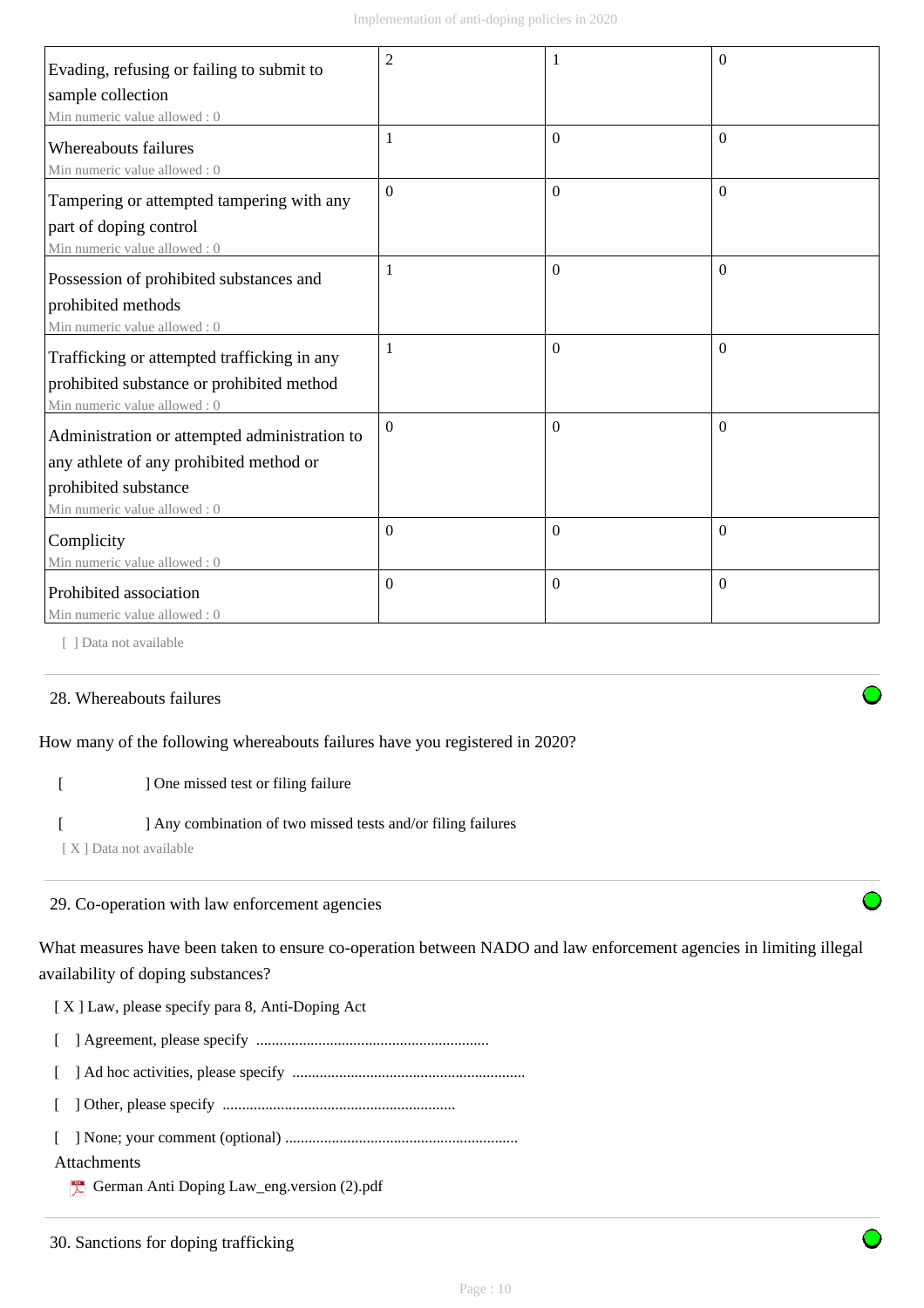Are there specific penalties or sanctions for illegal circulation of doping substances, in addition to those regulating the movement of medicines and narcotics?

| [X] Criminal penalties, please specify Act against doping in sport                                               |
|------------------------------------------------------------------------------------------------------------------|
|                                                                                                                  |
|                                                                                                                  |
|                                                                                                                  |
|                                                                                                                  |
|                                                                                                                  |
| 31. Statistics on doping trafficking                                                                             |
| Do law enforcement agencies share data on the seizure of doping substances with the NADO?                        |
|                                                                                                                  |
|                                                                                                                  |
|                                                                                                                  |
| 32. Whistleblowers                                                                                               |
| Is your NADO implementing a whistleblower policy/programme?                                                      |
|                                                                                                                  |
| ) No, but a preparatory process is in progress to develop a whistleblower policy/programme; any comment          |
|                                                                                                                  |
|                                                                                                                  |
| 33. Legal background for Whistleblower policy                                                                    |
| If your NADO implements a Whistleblower policy/programme, please describe the legal framework for this programme |
| ] National legislation                                                                                           |
| [X] NADO Rules                                                                                                   |
| ] Direct application of WADA Whistleblowing programme/policy and procedure for reporting misconduct              |
| ] Direct application of the rules of one or more international sports organisations, if yes, please list them    |
|                                                                                                                  |
| ] Not applicable                                                                                                 |
| 34. Organisation of anti-doping education                                                                        |
| Which organisations are involved in implementing anti-doping education programs?                                 |
| [X] National anti-doping organisation                                                                            |
| [X] Ministry responsible for sport                                                                               |

[ ] Ministry responsible for education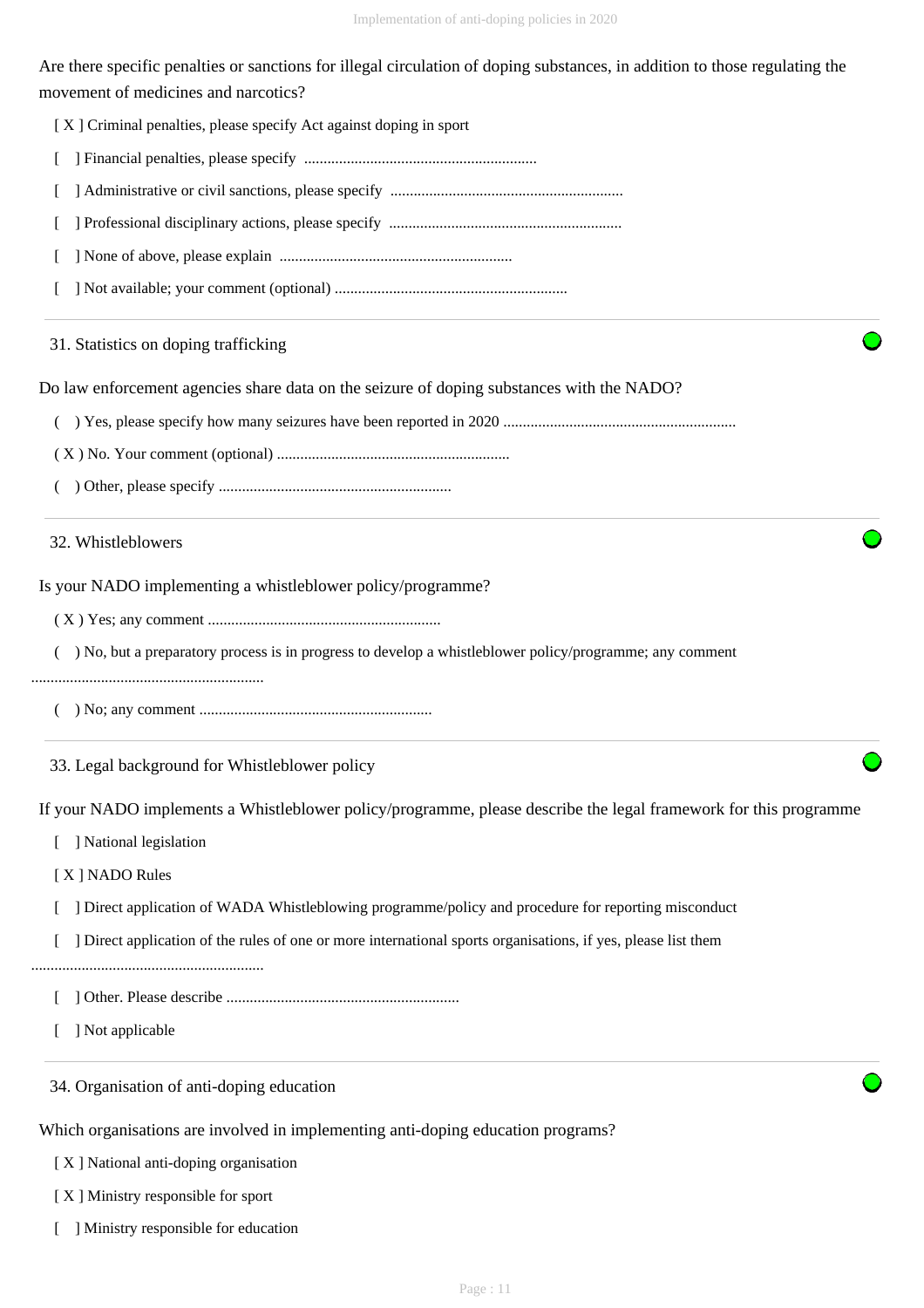- [ ] Ministry responsible for health
- [ ] Other governmental body ............................................................
- [ X ] National sport federations
- [ X ] Regional/municipal sport organisations
- [ X ] Universities
- [ X ] Schools
- [ X ] Sport clubs
- [ ] Other bodies ............................................................

35. Anti-doping education themes

|  |  | What types of anti-doping message are provided for different target groups? |
|--|--|-----------------------------------------------------------------------------|
|  |  |                                                                             |
|  |  |                                                                             |
|  |  |                                                                             |

|                                                                                         | elite<br>athletes | young<br>athletes | recreatio<br>nal<br>athletes | sports<br>officials | coaches | medical<br>personne pupils | school                            | media | general<br>public | other                                                              |
|-----------------------------------------------------------------------------------------|-------------------|-------------------|------------------------------|---------------------|---------|----------------------------|-----------------------------------|-------|-------------------|--------------------------------------------------------------------|
| National and<br>International anti-<br>doping rules                                     | [X]               | [X]               | [X]                          | [X]                 | [X]     | [X]                        | [X]                               | [X]   | [X]               | [X]<br>teacher<br>and<br>students<br>via<br>university<br>teaching |
| Harm of doping to<br>the spirit of sport                                                | [X]               | [X]               | [X]                          | [X]                 | [X]     | [X]                        | [X]                               | [X]   | [X]               | $\begin{bmatrix} 1 \end{bmatrix}$                                  |
| Athletes and<br>athlete support<br>personnel's rights<br>and responsibilities           | [X]               | [X]               | [X]                          | [X]                 | [X]     | [X]                        | $\begin{bmatrix} 1 \end{bmatrix}$ | [X]   | [X]               | $\overline{a}$<br>$\overline{\phantom{a}}$                         |
| Consequences of<br>doping, including<br>sanctions, health<br>and social<br>consequences | [X]               | [X]               | [X]                          | [X]                 | [X]     | [X]                        | [X]                               | [X]   | [X]               | $\begin{bmatrix} 1 \end{bmatrix}$                                  |
| Substances and<br>methods on the<br>Prohibited List                                     | [X]               | [X]               | [X]                          | [X]                 | [X]     | [X]                        | [X]                               | [X]   | [X]               | [X]<br>teacher<br>and<br>students<br>via<br>university<br>teaching |
| Doping control<br>procedures                                                            | [X]               | [X]               | [X]                          | [X]                 | [X]     | [X]                        | [X]                               | [X]   | [X]               | [X]<br>teacher<br>and<br>students<br>via<br>university<br>teaching |
| Therapeutic use<br>exemptions<br>(TUEs)                                                 | [X]               | [X]               | [X]                          | [X]                 | [X]     | [X]                        | $[\ ]$                            | [X]   | [X]               | $\begin{bmatrix} 1 \end{bmatrix}$                                  |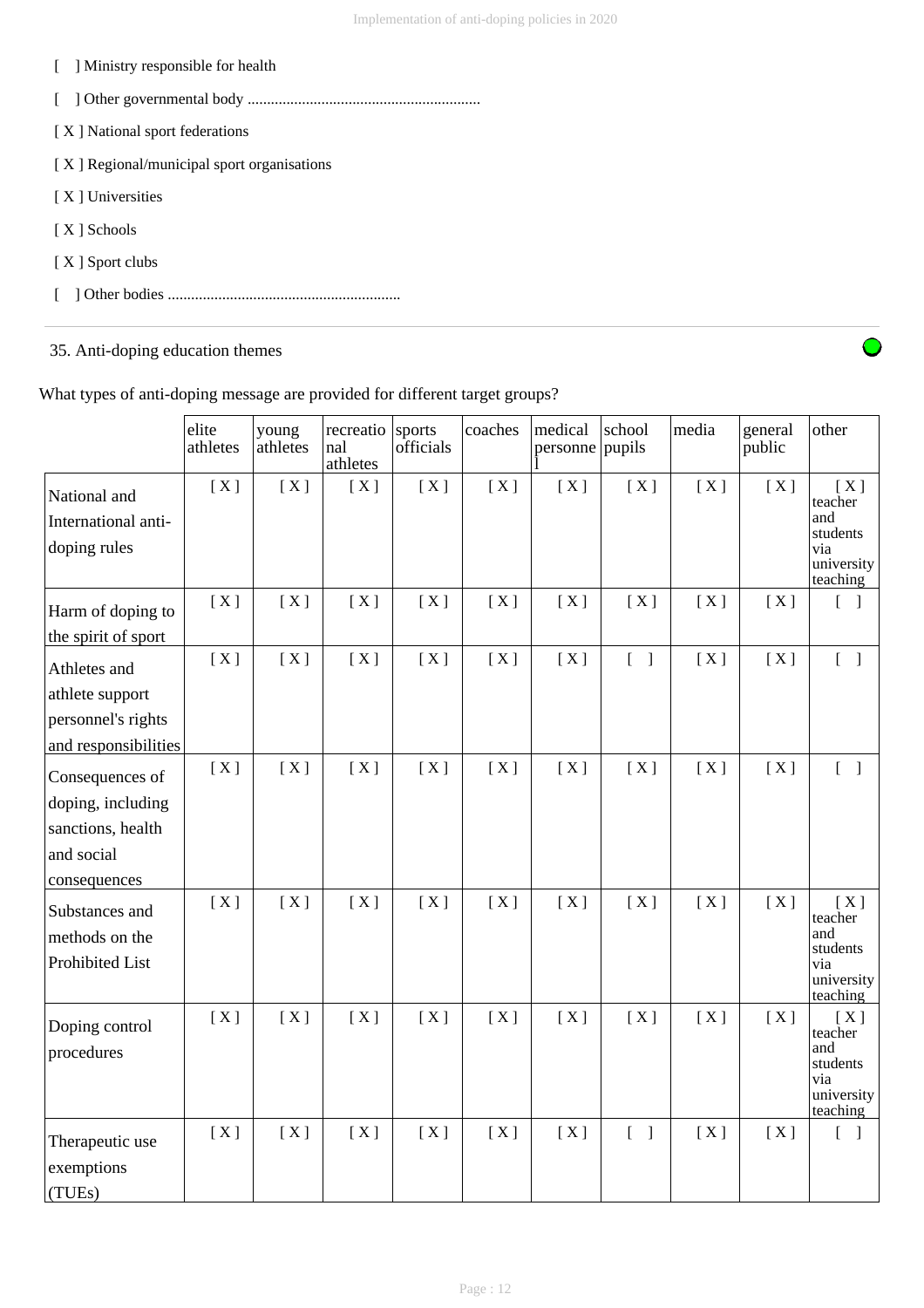|                                                                                                                            |     |     |     | Implementation of anti-doping policies in 2020 |     |     |          |     |     |                                            |
|----------------------------------------------------------------------------------------------------------------------------|-----|-----|-----|------------------------------------------------|-----|-----|----------|-----|-----|--------------------------------------------|
| Applicable<br>whereabouts                                                                                                  | [X] | [X] | [X] | [X]                                            | [X] | [X] | - 1<br>L | [X] | [X] | $\mathbf{L}$                               |
| requirements<br>Attachments<br><b>@</b> NADA Germany: http://https://www.nada.de/nationale-anti-doping-agentur-deutschland |     |     |     |                                                |     |     |          |     |     |                                            |
| 36. Nutritional supplements                                                                                                |     |     |     |                                                |     |     |          |     |     |                                            |
| What measures have been taken to address the problems related to nutritional supplements in sport?                         |     |     |     |                                                |     |     |          |     |     |                                            |
| ] Restrict availability                                                                                                    |     |     |     |                                                |     |     |          |     |     |                                            |
| [X] Control of production                                                                                                  |     |     |     |                                                |     |     |          |     |     |                                            |
| [X] Provide quality assurance                                                                                              |     |     |     |                                                |     |     |          |     |     |                                            |
| [X] Comprehensive labelling<br>] Limit advertising and promotion                                                           |     |     |     |                                                |     |     |          |     |     |                                            |
|                                                                                                                            |     |     |     |                                                |     |     |          |     |     | [X] Educational and informational measures |
| [X] Other, please specify: List of supplements tested for selected doping substances (Koelner Liste)                       |     |     |     |                                                |     |     |          |     |     |                                            |
| 37. Anti-doping research                                                                                                   |     |     |     |                                                |     |     |          |     |     |                                            |
| Has any anti-doping research been undertaken or supported?                                                                 |     |     |     |                                                |     |     |          |     |     |                                            |
|                                                                                                                            |     |     |     |                                                |     |     |          |     |     |                                            |
|                                                                                                                            |     |     |     |                                                |     |     |          |     |     |                                            |
|                                                                                                                            |     |     |     |                                                |     |     |          |     |     |                                            |
| 38. Areas of anti-doping research                                                                                          |     |     |     |                                                |     |     |          |     |     |                                            |
| What are the areas of anti-doping research?                                                                                |     |     |     |                                                |     |     |          |     |     |                                            |
| [X] Doping prevention                                                                                                      |     |     |     |                                                |     |     |          |     |     |                                            |
| [X] Detection methods                                                                                                      |     |     |     |                                                |     |     |          |     |     |                                            |
| [X] Behavioural and social aspects of doping                                                                               |     |     |     |                                                |     |     |          |     |     |                                            |
| [X] Health consequences of doping                                                                                          |     |     |     |                                                |     |     |          |     |     |                                            |
| [X] Physiological and psychological training programmes                                                                    |     |     |     |                                                |     |     |          |     |     |                                            |
| [X] Emerging substances or methods                                                                                         |     |     |     |                                                |     |     |          |     |     |                                            |
|                                                                                                                            |     |     |     |                                                |     |     |          |     |     |                                            |

[ X ] Alternative testing methods

[ ] None

 [ X ] Other; your comment (optional)prevalence studies; horse doping; nutritional supplements, exposom (doping traps), alternatives to doping (nutrition)

39. Publication of anti-doping research

How many articles with the results of this research have been published in peer-reviewed scientific journals? Please upload a summary or share links to resources, if available